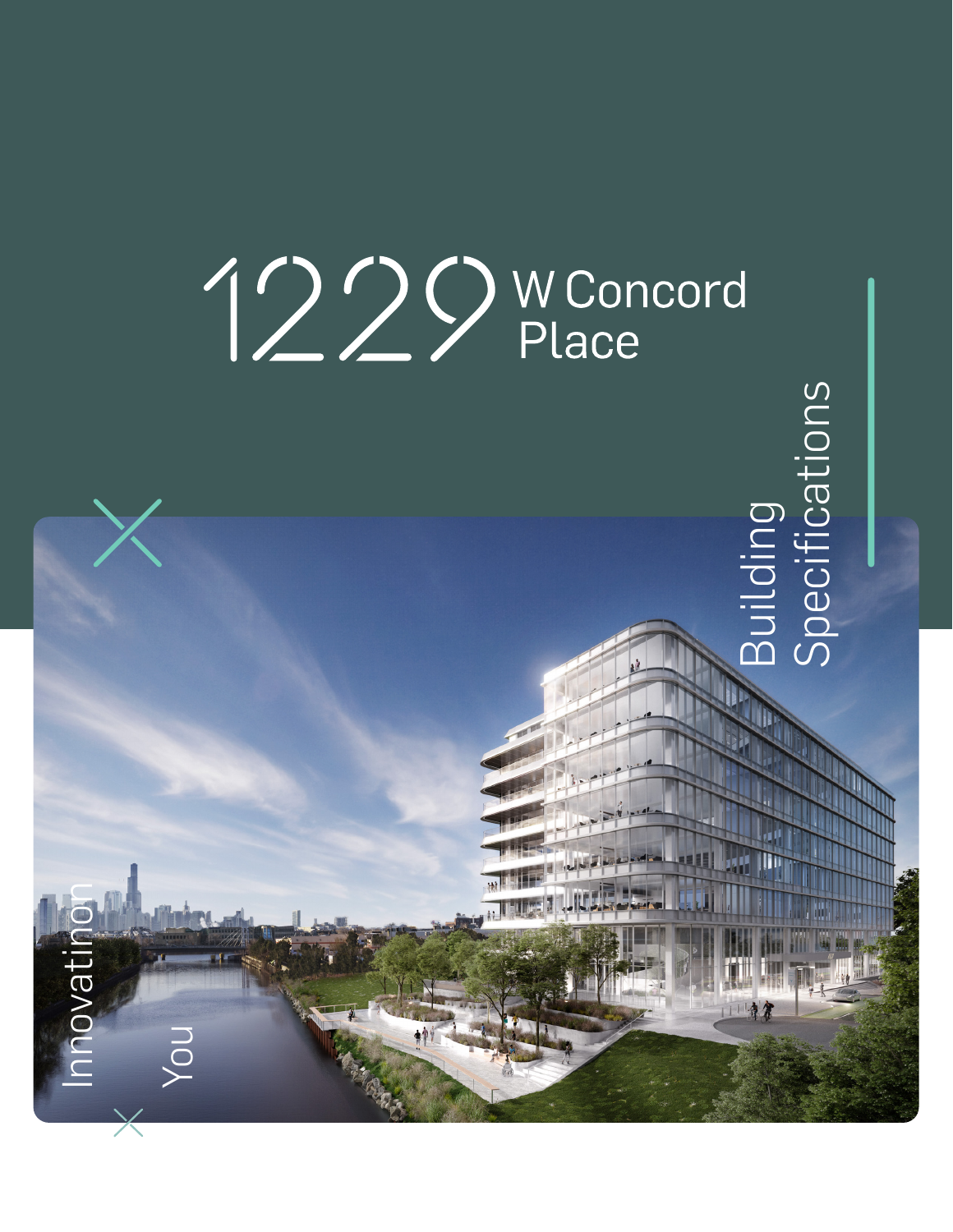# **Description**

#### BUILDING HEIGHT  $\times$

9 STORIES – 7 LAB FLOORS 1 – LOWER LEVEL EXECUTIVE PARKING AMENITY FLOOR PENTHOUSE/ MECHANICAL

### STRUCTURAL FRAME  $\times$

CAST IN PLACE CONCRETE STRUCTURE; COLUMN-FREE 33'-0"X 40'- 0" BAY SPACING; REINFORCED 11" CONCRETE SLAB TO ALLOW FOR

FLEXIBILITY IN FUTURE

CORE LOCATIONS

#### STRUCTURAL CAPACITY  $\times$ 100 PSF LIVE LOAD FOR ALL LAB FLOORS

# EXTERIOR FAÇADE:

**High-performance curtain wall system with integrated metal panel and bird friendly glazing are used throughout. A double height lobby space features large format glazing to maximize light.**

**One (1) private terrace on each floor providing expansive river views and the opportunity for tenants to secure outdoor space**

**A stepped landscaped ground floor plaza provides pedestrian and bike access to the Riverwalk extension.**

## ROOF:

**Fully adhered, 60 mil, white TPO roof system, pitched to interior roof drains; Terraces have fluid applied roof membrane system with concrete pavers;**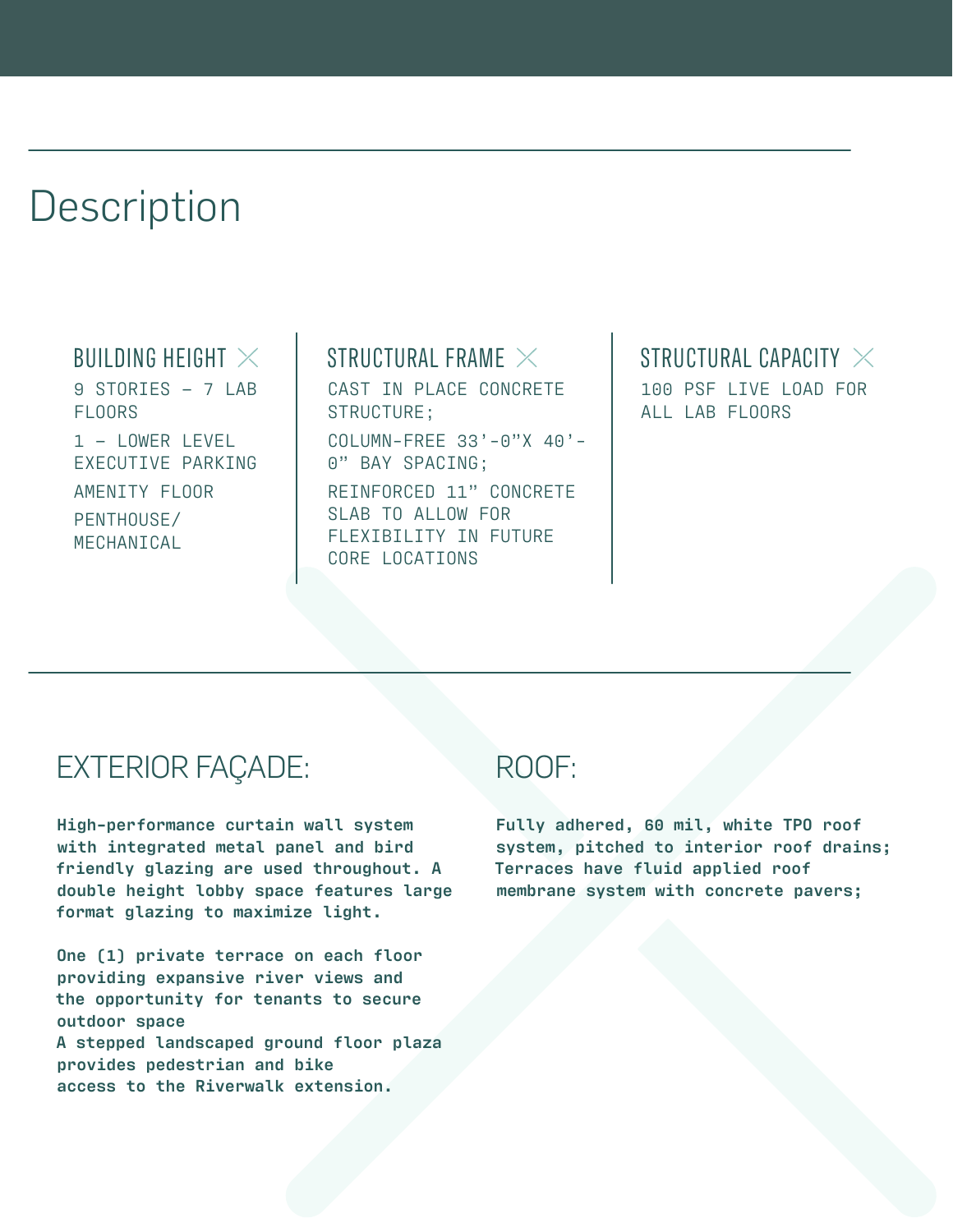### FLOOR-TO-FLOOR HEIGHT  $\times$ FLOOR LL: 12' FLOOR 1: 18' FLOOR 2-8: 15' PENTHOUSE: 20'

#### FINISHED CEILING HEIGHT  $\times$ RANGING FROM 9-11 FT DEPENDING ON TENANT PROGRAM REQUIREMENTS

# ELEVATORS:

**Passenger: Five (5) – 4,000 lb. capacity, 350 fpm, Gearless Traction MRL elevators with destination dispatch serving all floors.**

**Freight: One (1) – 5,000 lb. capacity, 350 fpm, Traction MRL elevator – With direct access to loading area and serving all floors.**

# AMENITIES:

- **Private Terrace and River Walk access**
- **Event Space with stage and Prefunction Bar**
- **Conference center with flexible Work Lounge**
- **Health and wellness center to support wellbeing**
- **Dynamic building lobby exemplifying the Class A experience with top of the line finishes, manned security desk, and tenant lounge areas equipped with WiFi that open out onto a private terrace overlooking the River**

# LAB SUPPORT:

**Chemical storage locations with additional mechanical and equipment space for each tenant and utility infrastructure on floor 1; available shaft space adjacent to core for tenant-provided systems**

# LOADING:

**Fully enclosed loading/service area includes one (1) depressed loading bay with dock leveler position and one (1) at grade position; and a private dock office**

# PARKING:

**There will be 55 spaces of executive parking located on the Lower Level that will be accessible via West Concord Place.**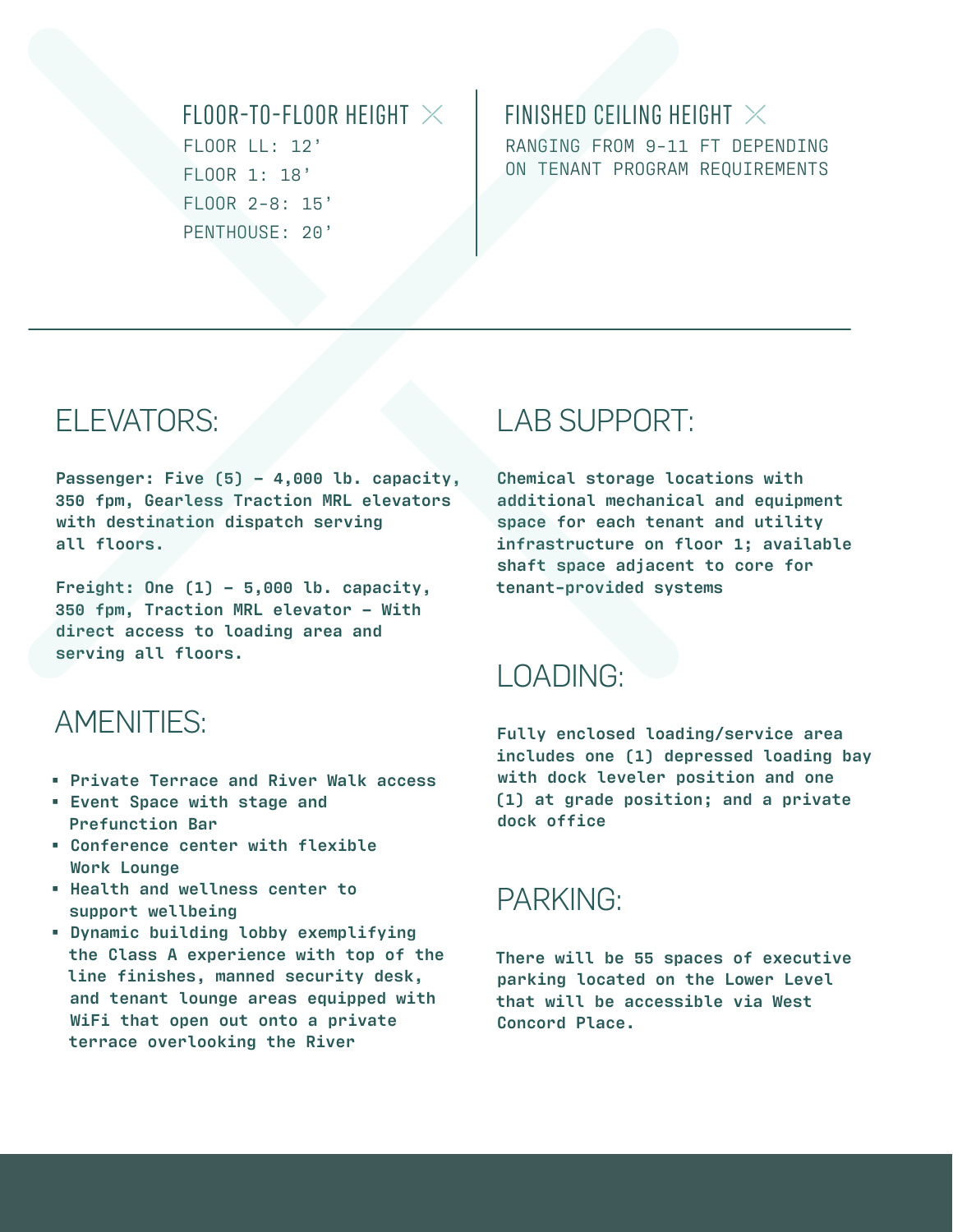# Building Systems

### ELECTRICAL SYSTEM:

**Four 3,000 A ComEd electrical services to serve all base building and tenant loads. Two tenant dedicated 3,000 A switchboards with bus duct risers serving all shell office / lab floors to provide tenant flexibility and capability for up to 8 W/sf in office areas and up to 25 W/sf in lab areas. The base building features energy efficient LED lighting, with architectural accents at lobby, terraces, and amenity spaces.**

### HVAC SYSTEM:

**The facility is fully heated and air-conditioned. 100% outdoor air system for all shell office / lab floors to accommodate up to 12 air changes per hour in lab areas and code minimum ventilation in office areas. High plume lab-style exhaust fans for general exhaust and nonhazardous lab exhaust with additional accessible shaft space dedicated for future tenant hazardous exhaust. Office / lab shell floors also receive chilled water for office chilled beams and/or fan coil units, hot water for lab ventilation reheat and perimeter heating, and condenser water for supplemental cooling.**

# FIRE/LIFE SAFETY:

**An automatic combination standpipe system and riser is located in each stairwell, and equipped with a dedicated floor sprinkler floor control assembly for future tenant connections. The base building's fire protection system can support Light and Ordinary Hazard classifications suitable for future tenant research and development, laboratory, and office uses, with a 50%/50% office/lab split. Dry system protection and associated controls are provided in the loading dock, executive parking, and future tenant generator areas. The central Fire Command Center is located on floor 1. An addressable notifier fire alarm system with ADA compliant audio-visual devices is tied back to the Fire Command Center.**